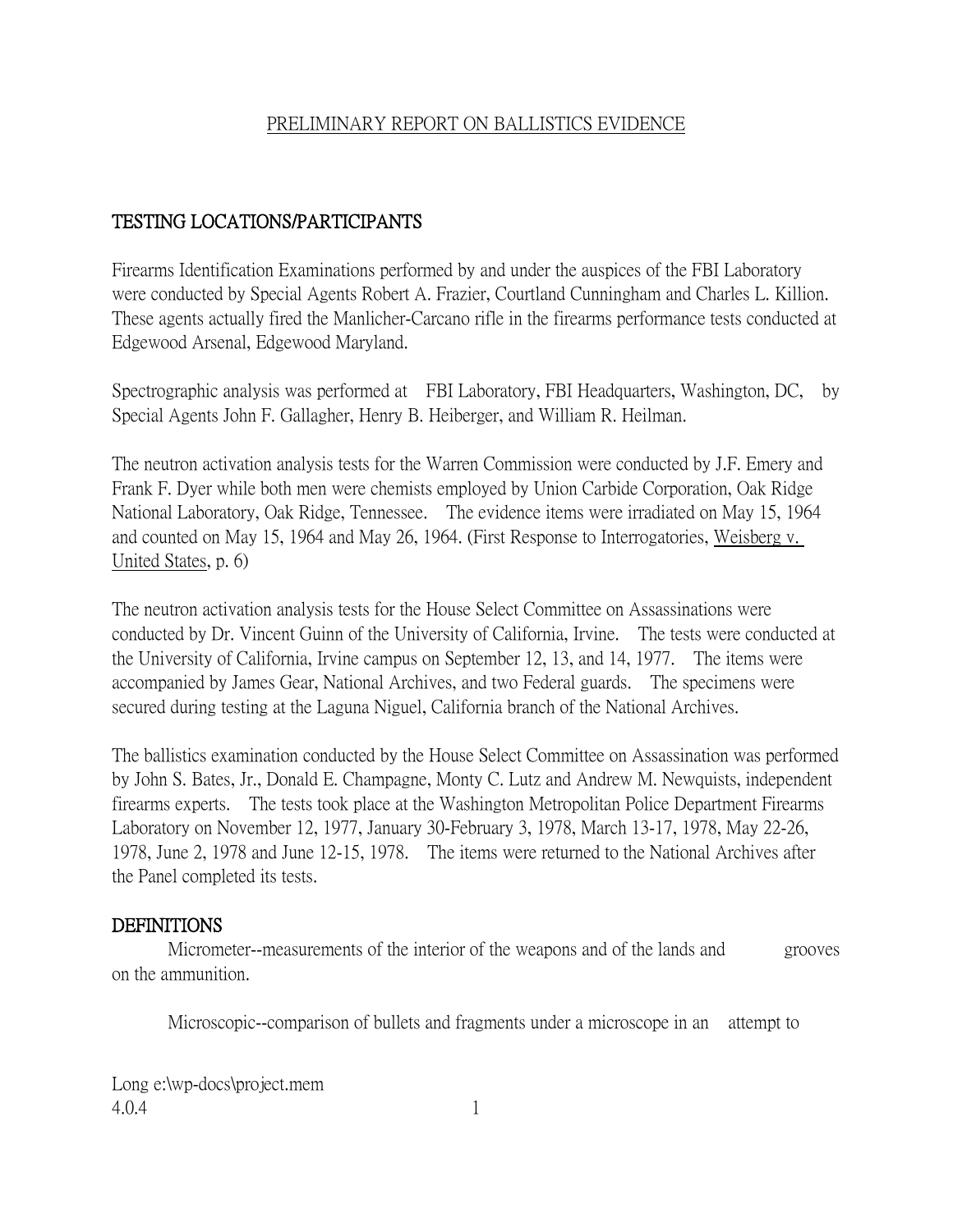match them with missiles or fragments known to have been fired from a particular weapon. Used also to compare bullet characteristics to ascertain the caliber.

Spectrographic--measurements of the spectrum of elements present when a solid object is transformed into a gas. This test consumes the specimen tested.

Neutron Activation Analysis--measurements of the radioactive half-lives of elements present in a specimen that is bombarded by neutrons in a nuclear reactor.

## ARTIFACTS

## Three Empty Shell Casings, --TSBD--(CEs 543, Q48; CE 544,Q6; CE 545, Q7 )

Tests

FBI Laboratory

Micrometer--CE 544, 545--11/23/63; CE 543--11/28/63

Microscopic -CE 544, 545--11/23/63; CE 543--11/28/63

Examination of markings to determine if previously loaded--5/12/64--requested by the Warren Commission in a letter from Rankin to the FBI.

Note: The WC concluded that the cartridges had been loaded and ejected prior to being fired during the assassination. See chart to follow.

HSCA Firearms Panel

CE 543, 544, 545

The cartridges were compared to CE 577, 2 cartridges test fired from CE 139, the  $6.5 \text{ mm}$ Manlicher-Carcano rifle found in the TSBD, by the FBI during the initial investigation. The were also compared with four shell casings, T-1 through T-4, test fired by the HSCA firearms panel.

Chain of Custody--Three empty shell casings were photographed on the sixth floor at the TSBD on 11/22/63, after being discovered by Lt. Day and R. L. Studebaker of the DPD. CE 544 and CE 545 were removed from the TSBD by Lt. Day and Detective Richard H. Sims 11/22/63 and given to Capt. Fritz of the DPD. CE 544, CE 545 marked by Lt. Day were received by FBI lab from SA Vincent Drain, 11/23/63--180-10090-10415. CE 543 was not turned over to the FBI until 11/28/63 after the FBI demanded the cartridge from Capt. Fritz. There are questions concerning the chain of custody of CE 543 because it was not turned over at the same time as the other cartridges and it was not marked by Lt. Day.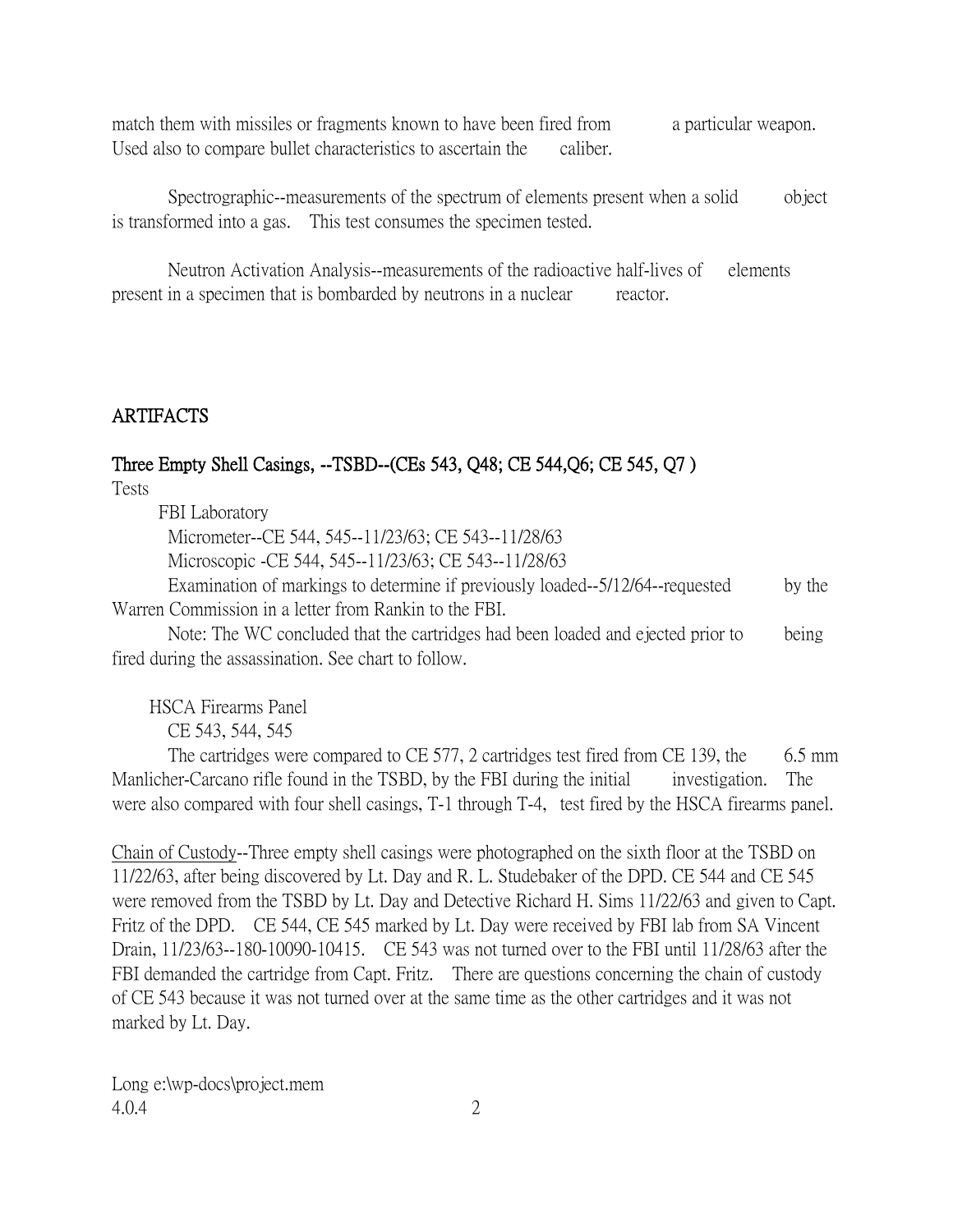The empty shell casings were retained by the FBI until transferred to the National Archives on 9/14/66. These items were included on a 90 page list of items prepared by the FBI. The cartridges were subsequently requested by the Firearms panel of the HSCA and were retained in their custody at the Washington Metropolitan Police Department during the Panel's examination. I found no records of transfers between the FBI and the Warren Commission, however, the items were given commission exhibit numbers and photographed for the Warren Commission. On April 23, 1996, I observed the items labeled CE 543, 544 and 545. CE 543 was dented on the lip as reported in the WC documents. The empty shell casings appeared to be the same as described in the various WC and HSCA documents.

#### One Complete rifle cartridge, (unfired), removed from the chamber of CE 139 (CE 141, Q8)

Tests

FBI

Microscopic--FBI lab 11/23/63

**HSCA** 

microscopic--CE 141 was compared to the Panel's test cartridge No. 4 which was loaded in CE 139 but was not fired. The bullet portion of CE 141 was compared to several of the fragments examined by the Panel.

Chain of Custody--This unfired cartridge was discovered during the initial investigation of the sixth floor of the TSBD. Captain Will Fritz noticed the unfired cartridge in the rifle. The rifle was received from Lt. J. C. Day by SA Vincent Drain who transferred it to the FBI laboratory on 11/23/63--180-10090-10415. The cartridge was retained by the FBI until transferred to the National Archives on 9/14/66. This item was included on a 90 page list of items prepared by the FBI. The cartridges were subsequently requested by the Firearms panel of the HSCA and were retained in their custody at the Washington Metropolitan Police Department during the Panel's examinations. The cartridge was returned to the National Archives at the end of the HSCA firearms panel tests. On April 23, 1996, I observed item CE 141. It was as described, an unfired cartridge loaded with a 6.5 mm caliber bullet.

## Two bullet fragments (front seat of limousine)

CE 567,Q2, C2--nose portion of 6.5mm caliber full-metal jacketed lead core bullet; CE 569,Q3, C3--base portion of 6.5 mm caliber full-metal jacketed lead core bullet CE 572--two bullets test fired by the FBI. Individually labeled KIA and KIB. Tests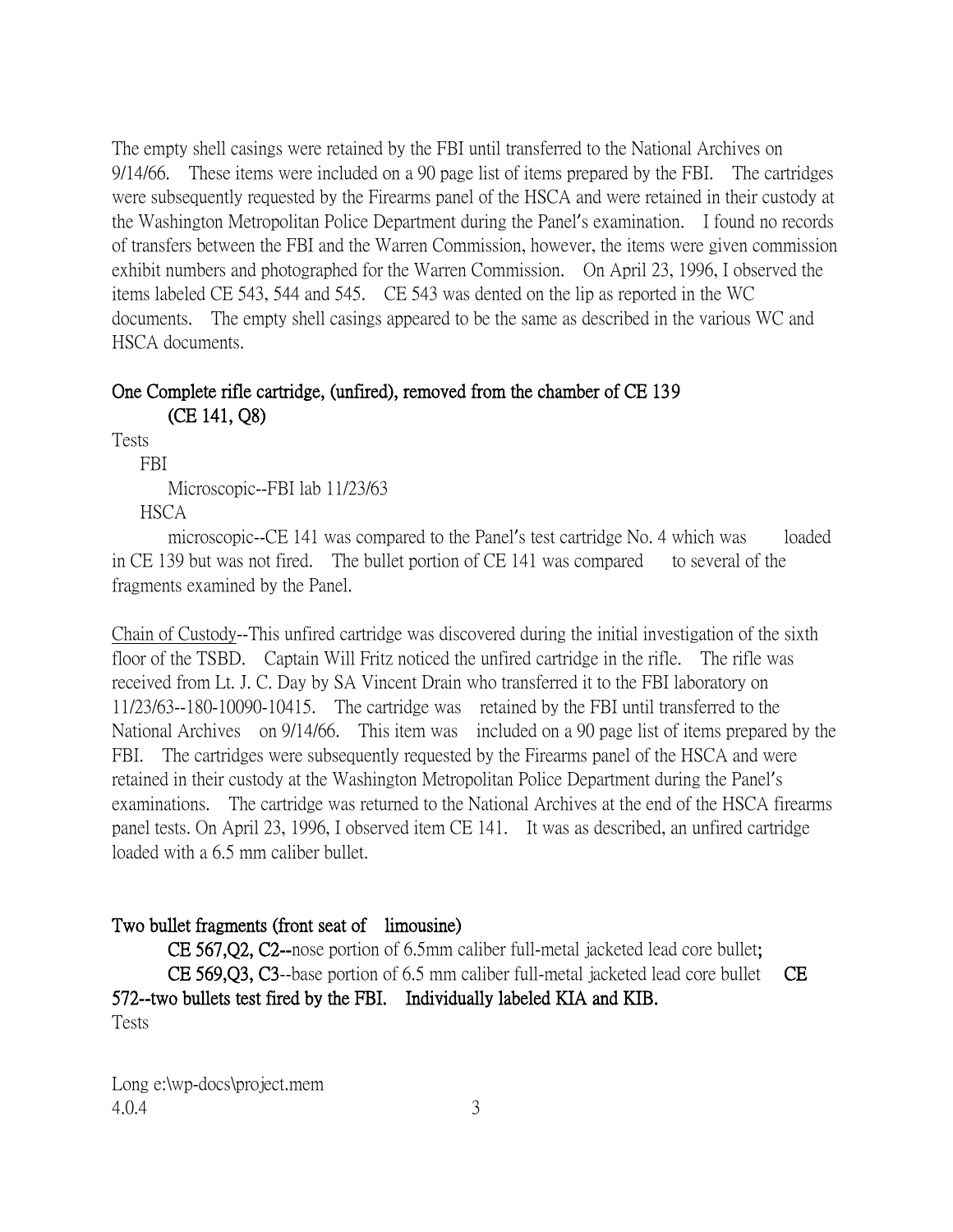FBI

spectrographic--11/23/63 microscopic--11/23/63 neutron activation analysis-- CE 567 was tested during the WC neutron activation analysis (62-109060-3452)

**HSCA** 

microscopic--CE 567 was compared with 2 test bullets from the FBI tests (CE 572, KIA and KIB). The worksheets of 2 members of the panel referenced a "white (fiberous)[sic] substance" adhering to the fragment. Further chemical analysis of the fiber was suggested in the unpublished report of the panel. There is no evidence that any additional investigation of this material was conducted and no reference was made in the published report of the HSCA Firearms panel, nor in any previous FBI laboratory tests.

CE 569 was compared with both the bullet portion of CE 141 and the individual bullets test fired by the FBI, CE 572 (KIA and KIB).

Note: CE 567 and CE 569 were found to have markings consistent with CE 141 but could not be matched with CE 399. (HSCA Firearms Panel Report, p. 22, unpublished.)

neutron activation analysis

CE 567 (C2) was the only "layer bullet fragment" tested, meaning that it was the only one with the lead inner core and copper jacket. CE 569 was found to be unsuitable for NAA.  $(180-10106-10429)$  (Dr. Guinn NAA report, p. 9)

Chain of Custody--Recovered from presidential limo front seat 11/22/63 (11:25pm) by Floyd Boring, USSS. The fragment was turned over to the FBI lab from S.A. Orrin Bartlett, 11/22/63. These fragments were included on the 90 page list of evidence items transferred by the FBI to the National Archives on 9/14/66. The fragments were transferred from the National Archives to Dr. Guinn at the University of California, Irvine on 9/12, 1977 until 9/14/ 1977. The fragments were flown by commercial airline, in the custody of Mr. James Gear of the National Archives and two Federal guards. At the end of each day of testing, the samples were secured at the Laguna Niguel, California branch of the National Archives. After the neutron activation analysis was complete, the fragments were transferred back to the National Archives in Washington, DC. The fragments were transferred to the Washington Metropolitan Police department for the HSCA Firearms panel tests. They were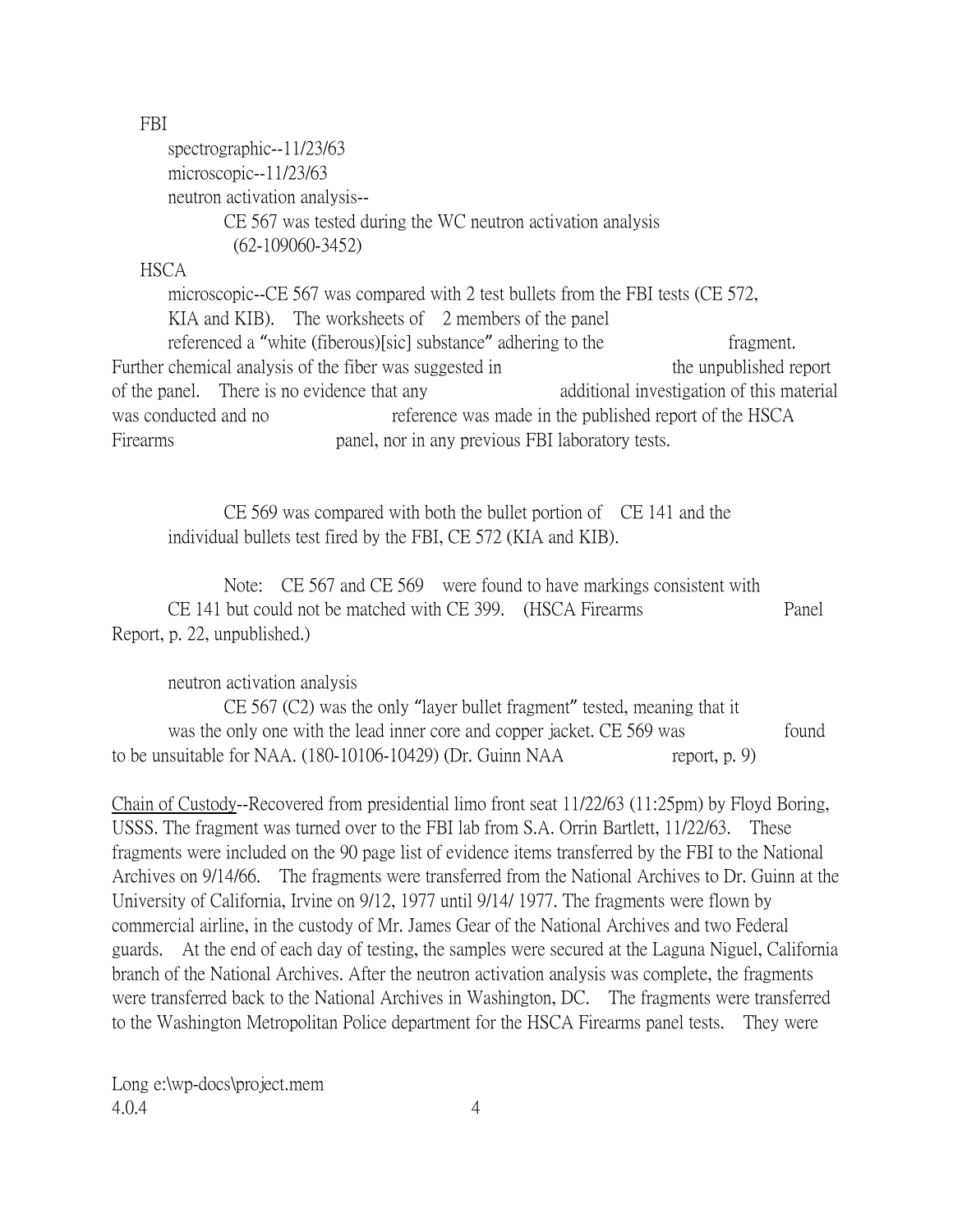returned to the National Archives after the Panel's tests. On April 23, 1996, I observed items CE 567 and CE 569. CE 567 was separated into one large nose portion consisting of a mutilated piece of copper jacketing twisted and flattened around the lead core. As observed under 10X magnification, a tan, fibrous substance was imbeded in the fragment. This fibrous substance was also visible to the naked eye. Additionally, the two smaller lead pieces of the fragment were covered with particles from the cotton batting they had orignally been packed in. One of the smaller particles also contained a piece of fibrous, resembling the substance embeded in the larger piece. CE 569 was clearly identifiable without magnification. It appeared as previously described, the bottom portion of a copper jacketed bullet. The copper jacket appeared to be empty of any lead from the interior of the bullet.

## Three\*\* bullet fragments (limousine backseat; CE 840, Q14)

\*\*In 1970 an independent researcher discovered that one of the fragments was missing from the National Archives. There are now only two fragments in the National Archives. The original three were received from SA Cunningham by Marion Johnson, Archivist, in 1966. Tests

FBI

```
spectrographic--11/23/63
```

```
microscopic--11/23/63
```
**HSCA** 

micrometer--the particles were measured and considered too minute for any further testing. neutron activation analysis--tested by Dr. Guinn

Chain of Custody--These particles were found under the rug of the left jump seat in the rear of the limousine. FBI laboratory personnel examined the limousine, recovered the fragments and transmitted them to the FBI lab on 11/23/63--180-10090-10415. A researcher discovered and brought to the attention of the National Archives that one of the fragments was missing in 1970. The remaining two fragments were transferred to Dr. Guinn at the University of California, Irvine by Mr. James Gear of the National Archives and two Federal guards. At the end of each day of testing, the samples were secured at the Laguna Niguel, California branch of the National Archives. After the tests, the fragments were returned to the National Archives in Washington DC. The fragments were subsequently transferred to the Washington Metropolitan Police Department for testing by the HSCA firearms panel in 1978. The Panel determined that the fragments were too minute for any procedure other than weighing. The fragments were returned to the National Archives at the end of the HSCA examination. On April 23, 1996, I observed the items recovered from the rear of the limousine, labeled CE 840. This exhibit consisted of two small fragments that were clearly visible without magnification.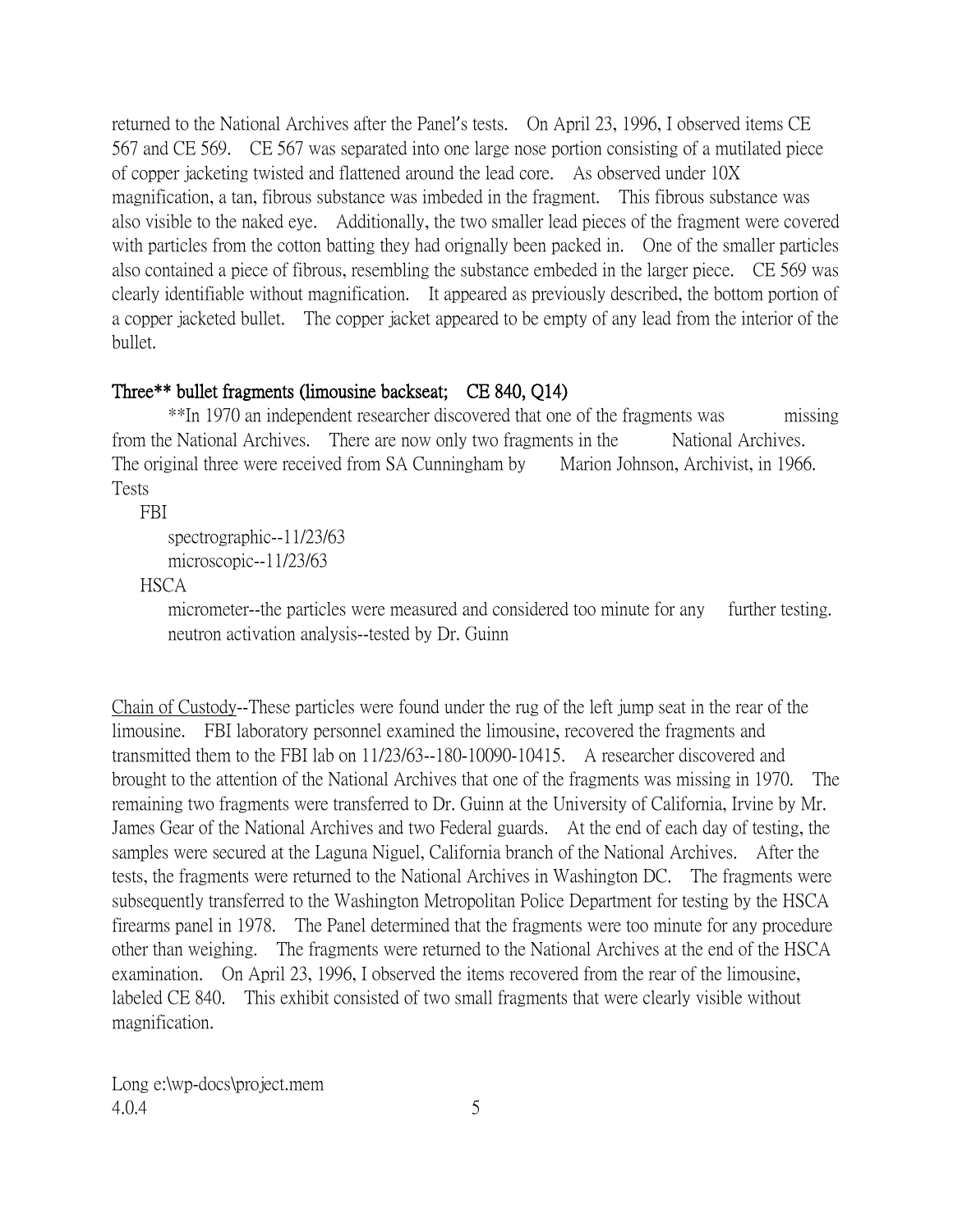### Two\*\*\* bullet fragments (Kennedy**'**s head CE 843; C4, Q4; C5, Q5)

Tests

FBI

spectrographic--11/23/63 microscopic--11/23/63 neutron activation analysis- tested during the WC neutron activation analysis ( 62-109060-3452)

#### HSCA

microscopic--\*\*\*the published report of the HSCA Firearms panel lists three fragments which were too small to test.

neutron activation analysis--tested Dr. Guinn for the HSCA

Chain of Custody--rec'd from SAs Siebert and O'Neill in the autopsy room at Bethesda Naval Hospital, 11/23/63, --180-10090-10415, these fragments remained in the custody of the FBI laboratory until transferred to the National Archives on 9/14/66. These items were included on a 90 page list of items prepared by the FBI. The cartridges were subsequently requested by the Firearms panel of the HSCA and were retained in their custody at the Washington Metropolitan Police Department during the Firearms Panel's tests. I found no records of transfers of these items between the FBI and the Warren Commission, however, the items were given commission exhibit numbers and photographed for the Warren Commission. The fragments were brought by commercial airline, in the custody of Mr. James Gear of the National Archives and two Federal guards to the University of California, Irvine for neutron activation analysis on 9/12, 1977. At the end of each day of testing, the samples were secured at the Laguna Niguel, California branch of the National Archives. They were returned to the National Archives in Washington, DC after the tests were completed on 9/14/77. They were later transferred to the Washington Metropolitan Police department for examination by the HSCA Firearms Panel. They were subsequently returned to the National Archives. On April 23, 1996, I observed the items labeled CE 843. They consisted of two small fragments, one fragment was aproximately one and one half to two times the size of the other fragment. The smaller fragment appears to have a tan colored, dried flake of unknown origin attached to it.

## One 6.5 mm bullet (CE 399, Q1, **"**Magic Bullet**"**, **"**Pristine Bullet**"**)

Tests

 FBI spectrographic--11/23/63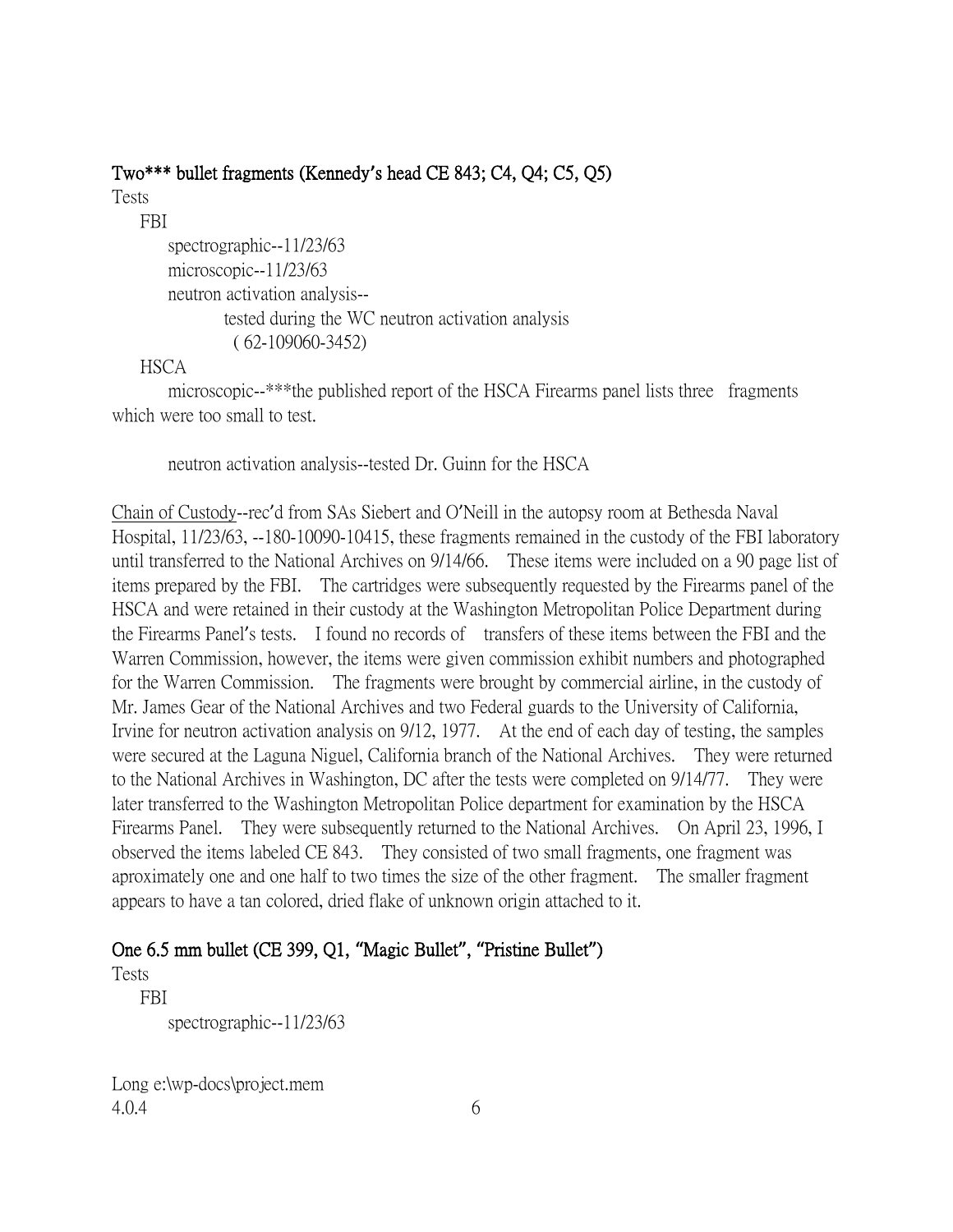microscopic--11/23/63 neutron activation analysis lead from the base was tested during the WC neutron activation analysis (62-109060-3452) **HSCA** microscopic-- compared with two bullets test fired by the FBI (CE 572). neutron activation analysis

lead from the base was tested by Dr. Guinn for the HSCA

Chain of Custody--According to document 180-10089-10187, Nathan Pool, an employee of Otis Elevator Company was sent to Parkland by Otis Co. to ensure that the elevators worked. He was with Darrell C. Tomlinson and actually discovered the bullet on the stretcher in the hall, outside the elevator. He claims to have heard the bullet fall, it was not visible on top of the stretcher and he gave it to Tomlinson. Pool stated that he did not know who Tomlinson gave the bullet to because he went around the corner to give it to a Secret Service Agent. Tomlinson gave the bullet to O.P. Wright, hospital security at Parkland Hospital. Wright gave the bullet to SA Richard E. Johnson, USSS . SA Johnson gave the bullet to James Rowley, Chief, USSS, on 11/22/63 upon his return to Washington, DC. Chief Rowley gave the bullet to SA Elmer Todd (Todd marked it with his initials), 11/22/63--180-10090-10415. SA Todd gave the bullet to SA Frazier at the FBI lab. received from FBI Lab by Melvin Eisenberg, assistant counsel, WC on 3/24/64. The bullet was given to Joseph Nicol, Bureau of Criminal Identification, State of Illinois for ballistic comparison. On 6/12/64, SA Bardwell D. Odum, FBI asked Tomlinson and Wright to identify bullet CE399 as the one they recovered in Parkland Hospital. They could not positively identify it as the same bullet. On 6/24/64, SA Johnson (USSS) and Chief Rowley were asked to identify the bullet as the one they received from Dallas. They could not positively identify it. SA Todd identified it as the one he put his initials on when he received it from Chief Rowley. This item was included on the 90 page list of evidence items transferred from the FBI to the National Archives on 9/14/66. On 9/12/78, the whole bullet was brought by Commercial Airline, in the custody of Mr. James Gear of the National Archives and two Federal guards to Dr. Guinn at the University of California, Irvine campus. At the end of each day of testing, the samples were secured at the Laguna Niguel, California branch of the National Archives. The bullet was returned to the National Archives after the tests ended on 9/14/78. I can personally verify that I have seen the item identified as CE 399 in the National Archives, JFK Collection, at College Park, Maryland. On April 23, 1996, I observed the item labeled CE 399. The bullet looked the same as depicted in the pictures published in the WC documents. I was able to descern the intials representing the chain of custody of item CE 399. Note: SA Drain advised FBI HQ that he was bringing in a bullet removed from the President**'**s body. The lack of any other explanation indicates that this is the CE399 bullet recovered from Parkland Hospital. (1241002710261) On 6/24/64, SA Richard Johnson was shown FBI exhibit Q1 (CE 399) but was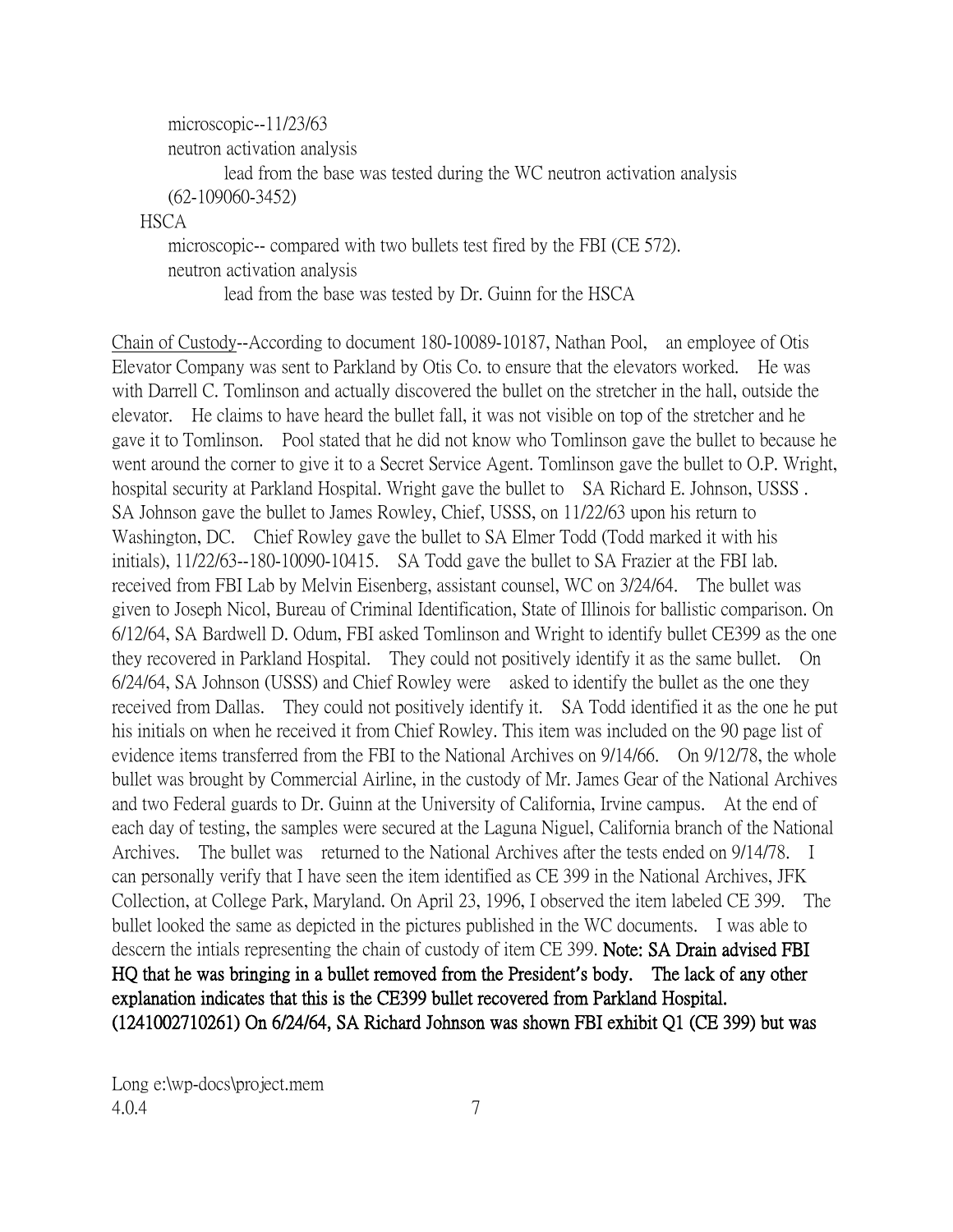unable to identify it as the bullet he received at Parkland Hospital and gave to Chief Rowley. (WH XXIV 411-428, CE 2011)

One 6.5 full metal-jacketed bullet (Walker house, CE 573, C 148, Q188) Tests

FBI

spectrographic--12/6/63 microscopic--12/6/3

#### **HSCA**

microscopic--compared with CE 141, CE 572 and Panel test bullets, T-1 through T-4. Determined to be too damaged to be identified or eliminated as a bullet fired from CE 139. neutron activation analysis--tested by Dr. Guinn

Chain of custody--On April 23, 1996, I observed item CE 573. It was a flattened, full metal-jacketed 6.5 mm caliber bullet. It appeared to be an entire bullet that was mutilated from the impact with the window and wall of the Walker home. The lead core was exposed along the length of the bullet.

#### First bullet from Tippet body (CE 602, C13, Q13)

Tests microscopic--compared with test bullets fired from the S&W revolver by the FBI. spectrographic--11/23/63

Remaining three bullets from Tippet body (CE 594) 1 Remington-Peters .38 caliber-C252, C48 2 Western Cartridge Co. .38 caliber-C251, C47; C253, C49 Tests spectrographic--FBI lab 11/23/63 180-10089-10073 Worksheets--62-109060-1719, folder 11 microscopic--FBI lab 11/23/63 180-10059-10061

#### 6.5 mm ammunition from Western Cartridge Co.--lots 6000, 6003

Tests

Velocity--12/2/64--Naval Research Laboratory-- Using CE 139, three shots from each lot (six shots total) were fired to measure the time it takes bullet to travel 2.01 feet.

## Bullet fragment from Connally**'**s Arm (CE 842, Q9)

There is a clear discrepancy involving the number and size of fragments recovered from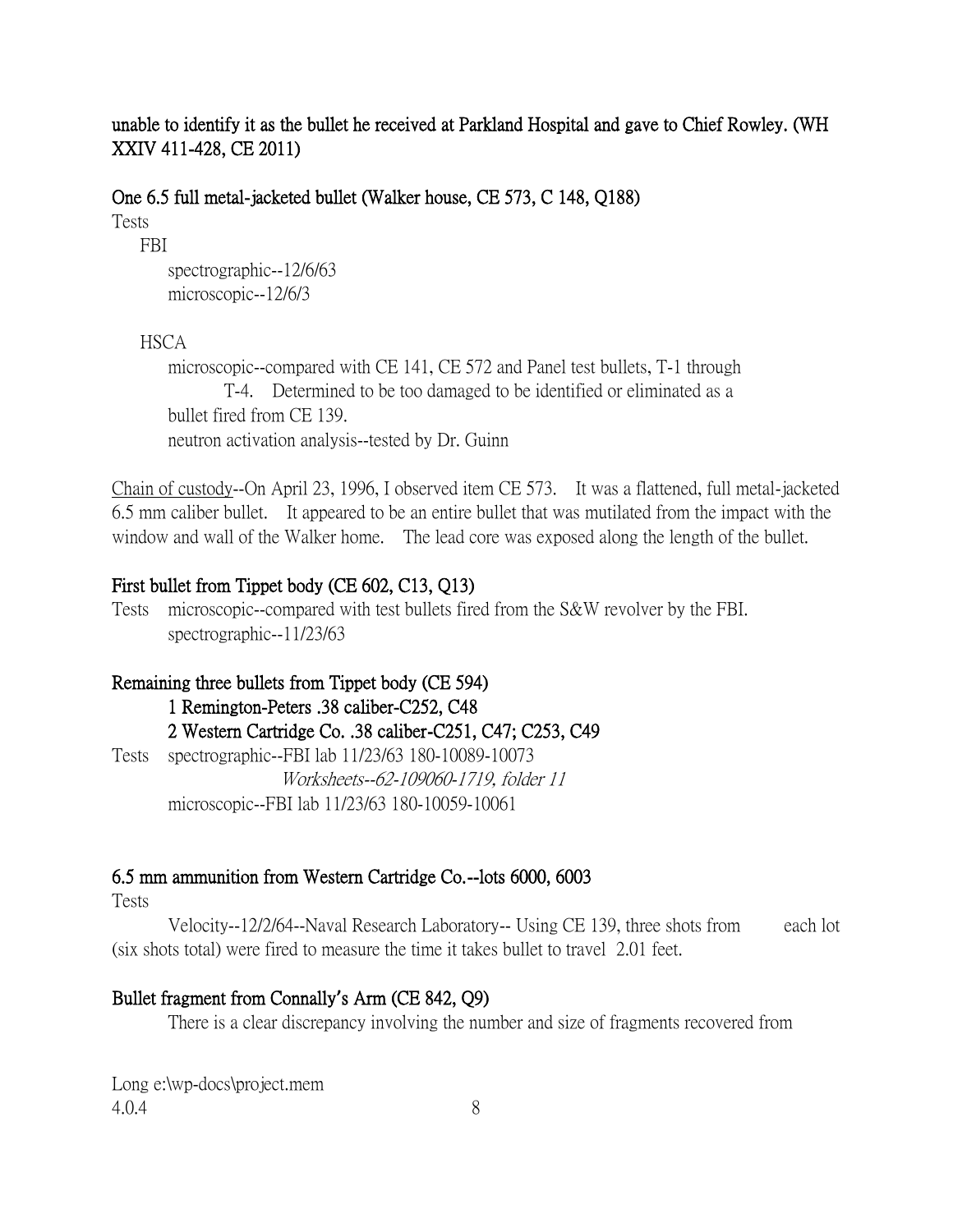Governor Connally's arm during the surgery at Parkland Hospital. Nurse Audrey Bell recalled seeing five fragments of rather large size. The National Archives and Records Administration has four fragments which are much smaller than the size of the fragments Audrey Bell indicated in a drawing published in 1992. The FBI Laboratory records indicate receiving and testing only one fragment from Governor Connally's arm.

Tests

FBI

```
microscopic--11/23/63
spectrographic--11/23/63
neutron activation analysis
       tested by the WC, (62-109060-3452)
```
# Note: According to the FBI, only one fragment was removed from Governor Connally**'**s body. ( First Response to Interrogatories, Weisberg v. United States, p. 14)

**HSCA** 

microscopic--the HSCA Firearms panel published report lists four lead-like fragments, "the smallest was identified as having come from Governor Connally's arm." (HSCA Vol. 7, p. 367) neutron activation analysis--tested by Dr. Guinn

Chain of custody--The HSCA interviewed Nurse Audrey Bell who was present in the operating room during Governor Connally's surgery on 11/22/63. She recalled seeing the Dr. Gregory remove the fragments from the Governor's wrist and place them in a glass vial. Nurse Bell recalls seeing four or five large fragments which she placed in an evidence envelope and sealed the envelope. She claimed to have written a description of the evidence and a chain of custody on the envelope. Dr. Gregory remembered removing only three fragments during the operation. CE 843, three to four fragments, were transferred from the FBI on 9/14/66 to the National Archives. In 1977, the fragments were transferred to Dr. Guinn at the University of California, Irvine, for neutron activation analysis in the custody of Mr. James Gear of the National Archives and two Federal guards. At the end of each day of testing, the samples were secured at the Laguna Niguel, California branch of the National Archives. The fragments were returned to the National Archives in Washington, DC when the tests ended on 9/14/77. The fragments were also examined by the HSCA Firearms Panel at the Washington Metropolitan Police Department in 1978. The fragments were returned to the custody of the National Archives after May 27, 1978. On April 23, 1996, I observed the items labeled CE 842.

The exhibit consisted of a small sliver of lead and three very minute specks of what appears to be lead.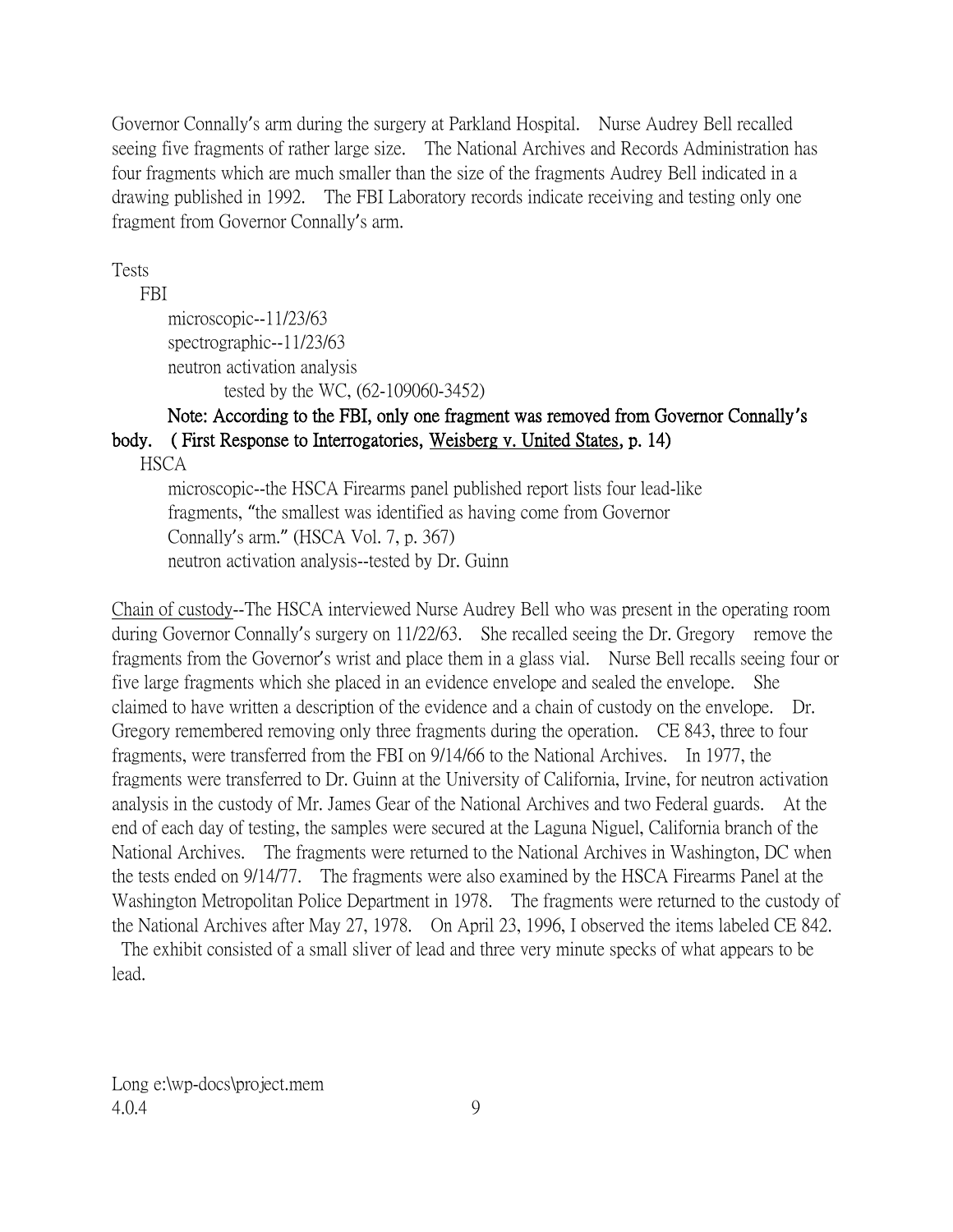# One mutilated bullet--found in 1975 by Richard Lester ( C332\*, Q632)

\*The Lester bullet was never issued a Commission Exhibit number

Tests

FBI

microscopic --comparison to two bullets fired from M-C rifle (C2766)

Chain of custody--found by Richard Lester using metal detector in Dealey Plaza. Transferred to the FBI lab by agents of the Dallas office. The Lester bullet was received by FBI lab on 12/1/76. On July 28, 1977, the bullet was compared to CE139 test bullets from NARA. It was determined that the test bullets and the Lester bullet were different types bullets but of the same caliber. The bullet was returned to Mr. Lester after the tests were completed. The bullet was severely mutilated when received by the FBI lab. After the bullet was returned to Mr. Lester, he stated that he was not sure he had received the same bullet that he turned over to the FBI.

# Manlicher-Carcano Rifle C2766 (CE 139, K1, C14)

Tests latent prints--DPD 11/22/63

sulphur casts--FBI lab 11/23/63, 62-10906, Box 109D microscopic--FBI lab 11/23/63 Test fired--FBI lab 11/23/63

## Note: The scope on the rifle was mounted for a left-hand shooter. It was switched to the right side and shims were added to facilitate testing by the FBI special agents, who like Oswald, were right-handed.

Aberdeen Firearms tests worksheets--62-109060-8307X, box 109B, folder 15 Ejection Pattern test--2/26/64--19 cartridges ejected in two tests--1)Muzzle horizontal, 2)Muzzle depressed 45 Velocity Tests--5/13/64--57 shots in two tests. 1)Edgewood Arsenal, 2)H.P. White Laboratory--Original targets, original worksheets 62-109060, box 111A, folder 51. Trajectory Tests--3/27/64--4 shots to determine distance of projectile above or below line of sight when rifle "sighted-in" for various distances. Accuracy Tests--11/27/63--3 rounds each of WCC lot 6000 ammunition--Killion-- 3 rounds, 8 seconds, 3/8" from target, Cunningham-- 3 rounds, 8 seconds, 7/16" from target, Frazier--3 rounds, 5.9 seconds, 3/4". CE 551--300ft target showing 3 holes --11/29/63--Frazier--3 rounds, 4.8 seconds, 1<sup>15/16</sup>"  $-11/29/63$ --Frazier--3 rounds, 4.6 seconds,  $5^{3/16}$ " Wound Ballistics Tests- neck (Kennedy) gelatin block 180 ft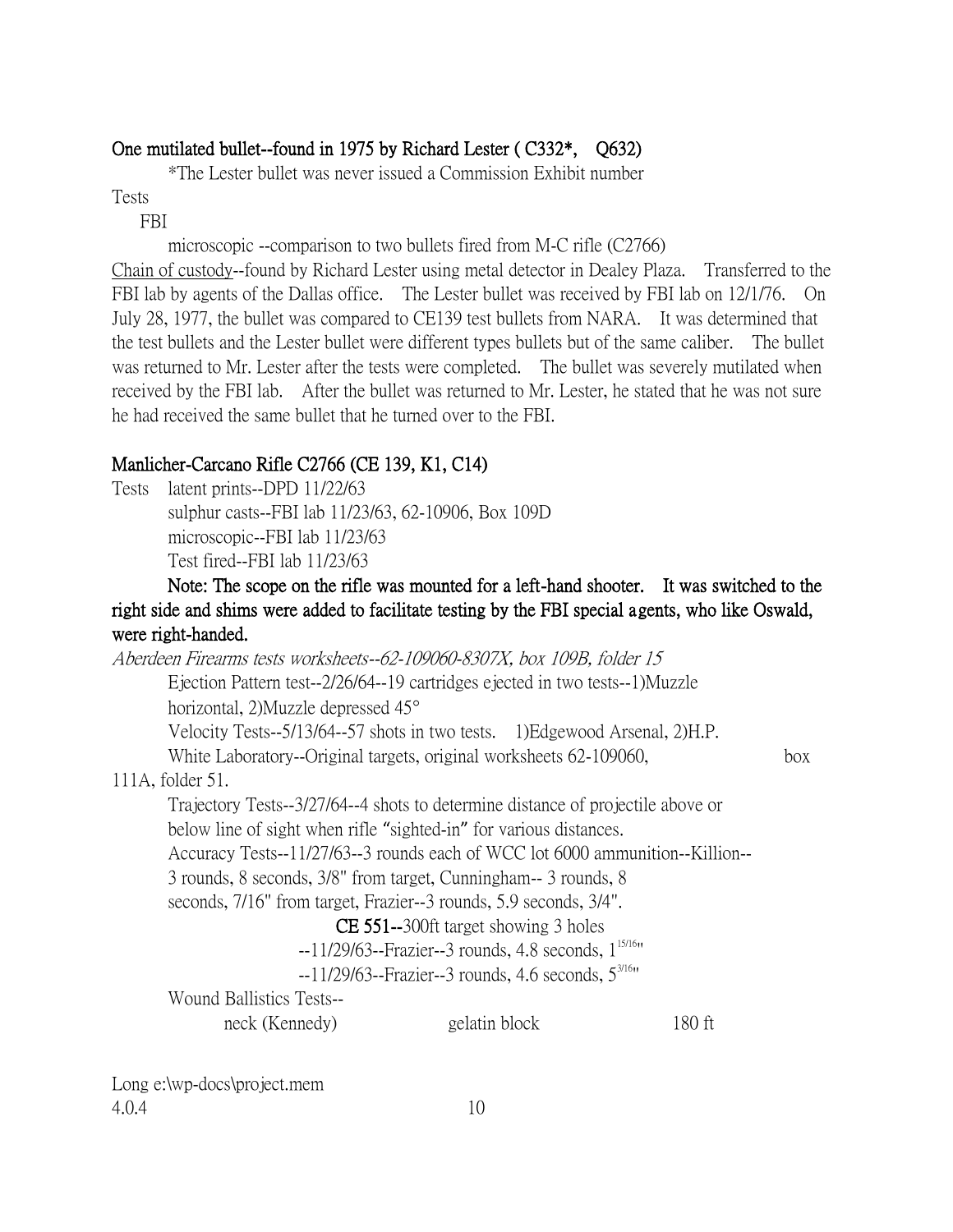| horse meat       |                                           |          |
|------------------|-------------------------------------------|----------|
|                  | goat<br>meat                              |          |
| chest (Connally) | goat<br>$(13 \text{ shots})$              | $210$ ft |
| wrist (Connally) | cadaver<br>$(10 \text{ shots})$           | $210$ ft |
| head (Kennedy)   | scull/20% gelatin<br>$(10 \text{ shots})$ | $270$ ft |

Test fired--HSCA Firearms Panel--03/13-17/63, 180-10076-10362

fired by John S. Bates, Jr., Donald E. Champagne, Monty C. Lutz, Andrew M. Newquist. Trigger pull was determined to be three pounds. Bullets were fired into a horizontal water recovery chamber.

Chain of Custody--taken from TSBD by Lt. J. C. Day and SA Odum. The rifle was initially identified as a 7.65 mm German Mauser by Deputy Constable Seymour Weitzman and in his affidavit of 11/23/63, and by Eugene Boone, who so indicated in 2 written statements on 11/22/63. Dallas District Attorney Henry Wade announced at a midnight news conference on 11/22/63 that the rifle was a German Mauser rifle. rec'd by SAC Forrest Sorrels, USSS, rec'd by FBI-Dallas 11/23/63, rec'd from SA Vincent Drain to FBI laboratory, 11/23/63, 180-10090-10415, received by DPD as evidence in the LHO murder investigation. The rifle was returned to the FBI SA Drain on 11/26/63 , after LHO's death. The rifle was requested and received by the Warren Commission on 2/5/64. It was returned to the FBI lab on 2/6/64. The rifle was received by the Warren Commission on 2/17/64 and returned to the FBI lab on 2/17/64. It was again requested and received by the Warren Commission on 3/11/64 and returned to the FBI Lab 3/11/64. The rifle was transferred back into the custody of the Warren Commission on 3/17/64 and returned to the FBI lab on 3/30/64. The rifle was returned to the Warren Commission on 3/31/64 where it remained until it was received by the FBI lab on 5/8/64. The rifle was again transferred to the Warren Commission and back to the FBI lab on 7/2/64. The gun was transferred back to Dallas into the custody of the FBI- Dallas office on 8/13/65. The rifle, pistol and holster were evidence in the civil suit brought by Marina Oswald against the United States government. The evidence remained in Dallas in the custody of the DPD until it was returned to the FBI on 11/05/66. It was shipped by air express to Washington. The rifle was transmitted to the National Archives after its return to the FBI.